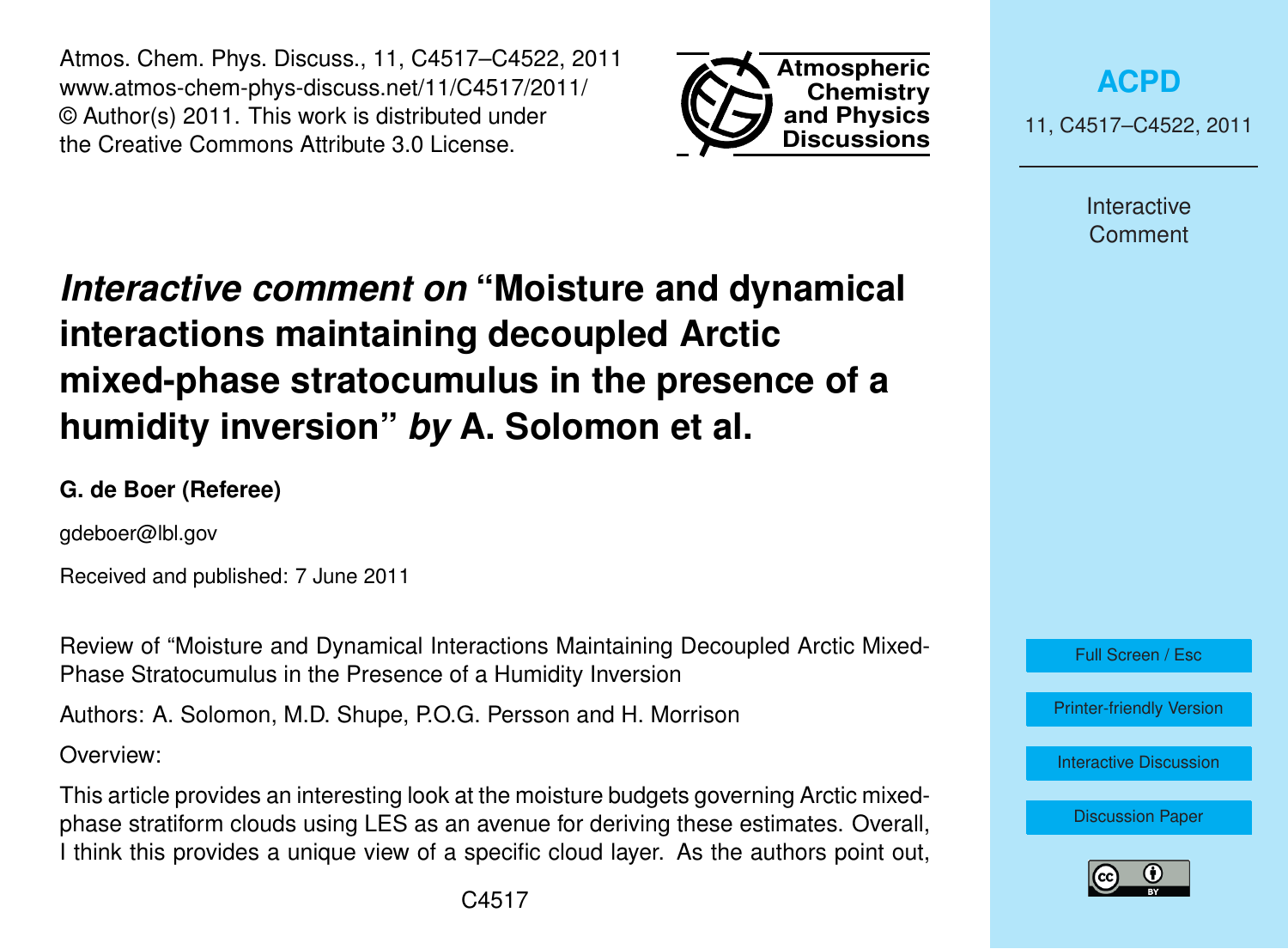these results are dependent upon the particular model used and the assumptions that go into the parameterizations of that model. In general, I think that this article is in pretty good shape, though I would like to see the article be easier to read. Suggestions for this are included below.

General Comments:

Content:

I think that it would be very helpful to include a clear diagram labeling the different layers within the atmosphere, and then sticking to the labels introduced in this diagram. This is done to some extent in Figure 11, with "Upper Entrainment Zone", "Mixed Layer" and "Lower Entrainment Zone" labels. However, there are points in the article where the authors refer to layers differently... For example, in line 5 of page 13494 – "cloud layer" – does this include both of the entrainment zones (see my note on this section below in minor comments)?

Also, while I see the rationale behind including all of the integrative statements in the summary/discussion section, it makes the results section quite dry (no pun intended... See more on this below). It would be nice to sprinkle some statements of relevance throughout the results section, to keep the reader in tune with the authors' way of thinking as results are presented.

Readability:

I found this article rather difficult/tedious to read. This is due to a couple of things – for one, I think that there are a lot of results presented without any deeper insight into what they may mean. This is particularly true in section 5.3. As an example of what I mean, on page 13489, there is a paragraph that starts on line 9:

"At the top boundary of the upper entrainment zone there is a decrease in total water of -1 g m-3 day-1 (Figure 13a), with the dominant term being the vertical turbulent advection of water vapor (WP in Figure 14b). Within the entrainment zone there is down

11, C4517–C4522, 2011

Interactive **Comment** 

Full Screen / Esc

[Printer-friendly Version](http://www.atmos-chem-phys-discuss.net/11/C4517/2011/acpd-11-C4517-2011-print.pdf)

[Interactive Discussion](http://www.atmos-chem-phys-discuss.net/11/13469/2011/acpd-11-13469-2011-discussion.html)

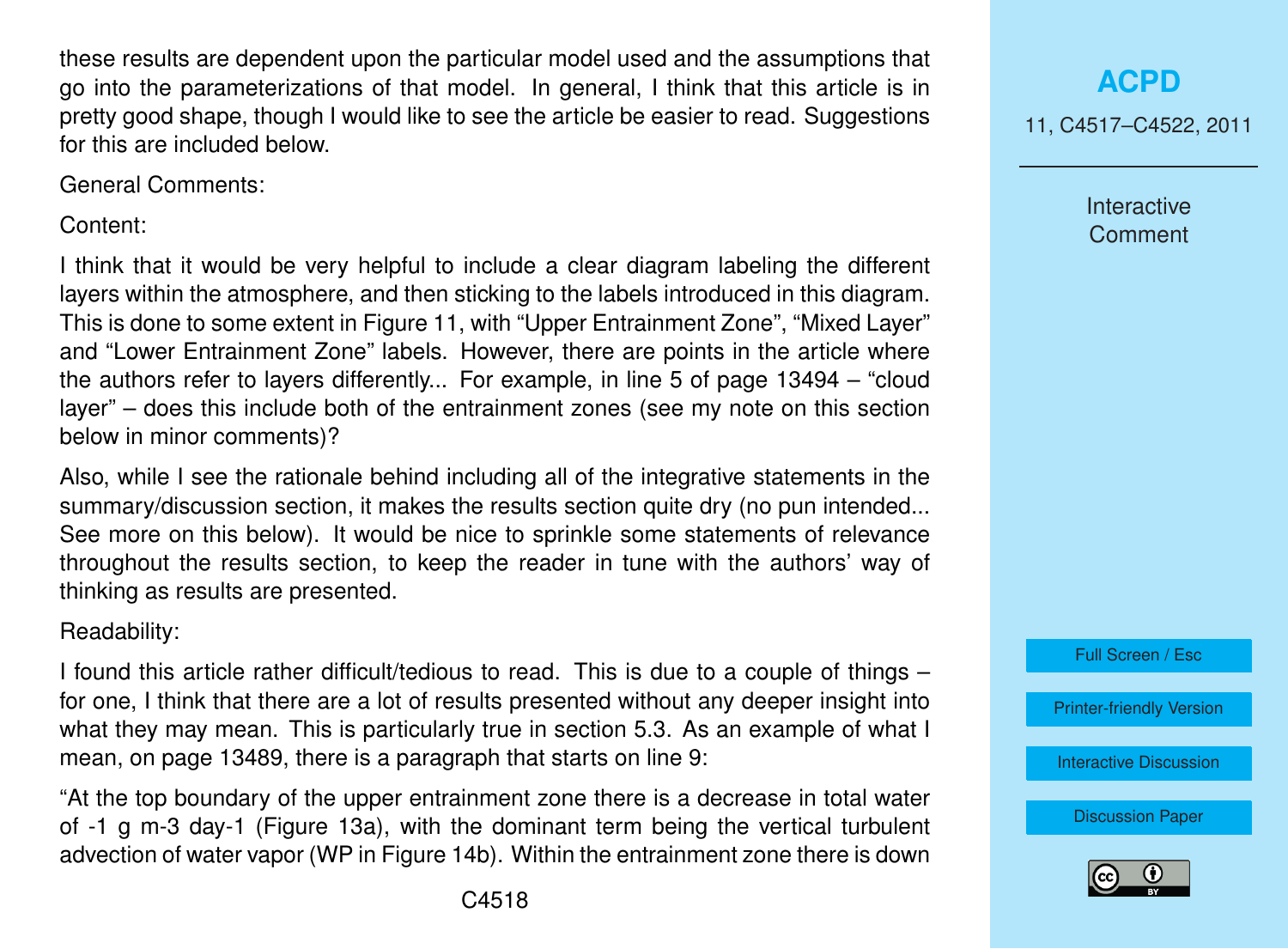gradient mixing of both water vapor and cloud liquid water such that turbulent vertical advection within the entrainment layer increases (decreases) cloud liquid water (water vapor) above 1.27 km and oppositely below Figure 14b and 14c). Tendencies due to subgrid-scale mixing (RES in figures) are of the same order as mean vertical advection for vapor in the upper entrainment zone. Sedimentation, which is the microphysics term in Figures 13a and 14a because phase transitions conserve total water, is a maximum within the upper entrainment zone due to the fallout of primarily liquid water and some ice within the entrainment zone into the mixed layer..."

This reads as a list of results: a, b, c, d, e... All of this is displayed in the figures, as is pointed out, and I think it would be very helpful to the article if the authors take a close look at sections 5.3 and 5.4 and limit their presentation of results to those that are important for development of arguments that they present in the summary/discussion section.

Another part of what makes this a bear to read is the repetitive nature of the writing. For example, in the paragraph starting on line 3 on page 13490 ("Figure 15a,b shows the vertical resolved..."), the word "flux" is used 19 times, and "mean", "vertical" and "water" are all used 12 times each. That's roughly 1/5 of the total words in the paragraph! This sort of repetition is found throughout the article, sometimes justifiably, and other times not. To illustrate this I performed a quick evaluation of word frequency, and out of the  $\sim$ 15600 words in the article, "the", "of", "and" and "in" make up 2209 of them (974, 472, 422 and 341, respectively). "Water", "cloud", "layer", "mixed", "entrainment" and "vertical" are used 265, 238, 220, 140, 122 and 100 times, respectively. I would strongly encourage the authors to go through their manuscript, remove any unnecessary words ("the" is often overused  $-$  as a test, try the sentence without "the" and if it still sounds ok, remove it!). For example, instead of "...due to the fallout of primarily liquid water...", you can use "due to fallout of primarily liquid water...". Also, perhaps it would help to shorten/combine some currently long statements. Instead of "...above the base of the lower entrainment zone...", try "...above the lower entrainment zone base...".

## **[ACPD](http://www.atmos-chem-phys-discuss.net)**

11, C4517–C4522, 2011

Interactive **Comment** 

Full Screen / Esc

[Printer-friendly Version](http://www.atmos-chem-phys-discuss.net/11/C4517/2011/acpd-11-C4517-2011-print.pdf)

[Interactive Discussion](http://www.atmos-chem-phys-discuss.net/11/13469/2011/acpd-11-13469-2011-discussion.html)

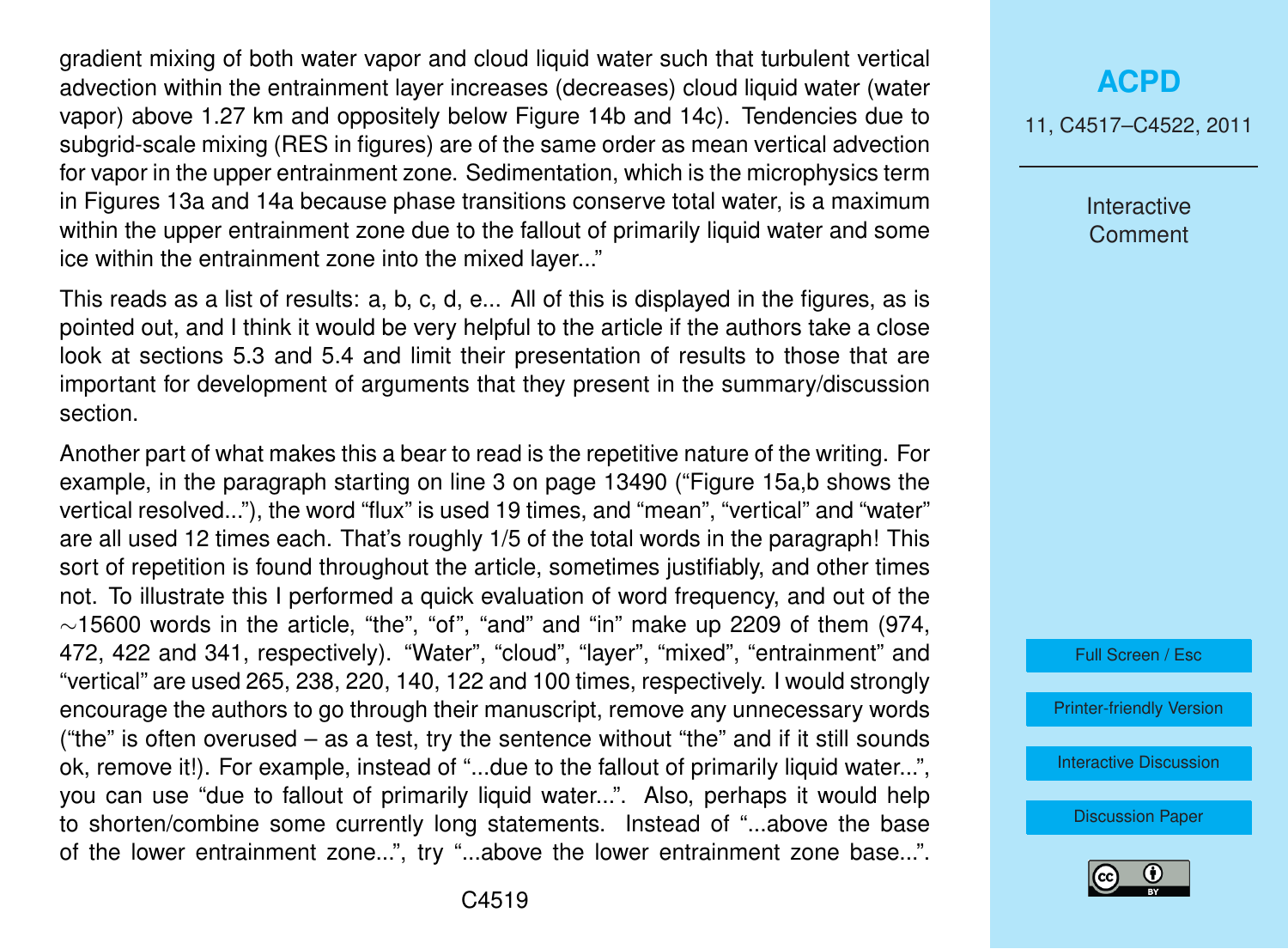Another suggestion would be to use symbols instead of the fully written version of every variable. I realize that too many greek letters can also reduce the readability of a manuscript, but there is likely a happy medium somewhere. There are good results in this text, and it's a shame to have them get lost in a (long) list of results from the simulations.

Specific Comments:

- I realize that there has been a lot of work done to understand subtropical stratocumulus, but I did not quite understand why this work deserved 3-4 paragraphs worth of discussion in the introduction. Perhaps it would be better to integrate this information into the discussion of the current results, where appropriate. I believe that additional information into the formation of precipitation and moisture budgets in mixed-phase clouds, such as that available in early papers by Rangno and Hobbs, Curry, and Pinto is more relevant in the introduction of this particular paper.

- I think that it would be very helpful to include some sort of information on the evolution of the atmospheric state from clear to cloudy, and how the moisture inversion is maintained/created in this transition. For example, if the decoupled clouds form through radiative cooling of the atmosphere, and the pre-cloud atmosphere is characterized by a surface-based inversion extending to the eventual cloudy altitude, how does this influence the moisture inversion? Do we have any understanding of how these form?

- What is the source of the "trace precipitation" measurement discussed on page 13476 (line 4)?

- What are the parameterizations utilized in this particular model to include the ice initiation mechanisms discussed on page 13477 (line 20)? Also, I'm assuming that "aerosol freezing" is deposition freezing?

- How is supersaturation determined in this model? Is this done iteratively?
- On line 8 of page 13478, is that 30% fraction by mass? Or by volume?

#### **[ACPD](http://www.atmos-chem-phys-discuss.net)**

11, C4517–C4522, 2011

Interactive **Comment** 

Full Screen / Esc

[Printer-friendly Version](http://www.atmos-chem-phys-discuss.net/11/C4517/2011/acpd-11-C4517-2011-print.pdf)

[Interactive Discussion](http://www.atmos-chem-phys-discuss.net/11/13469/2011/acpd-11-13469-2011-discussion.html)

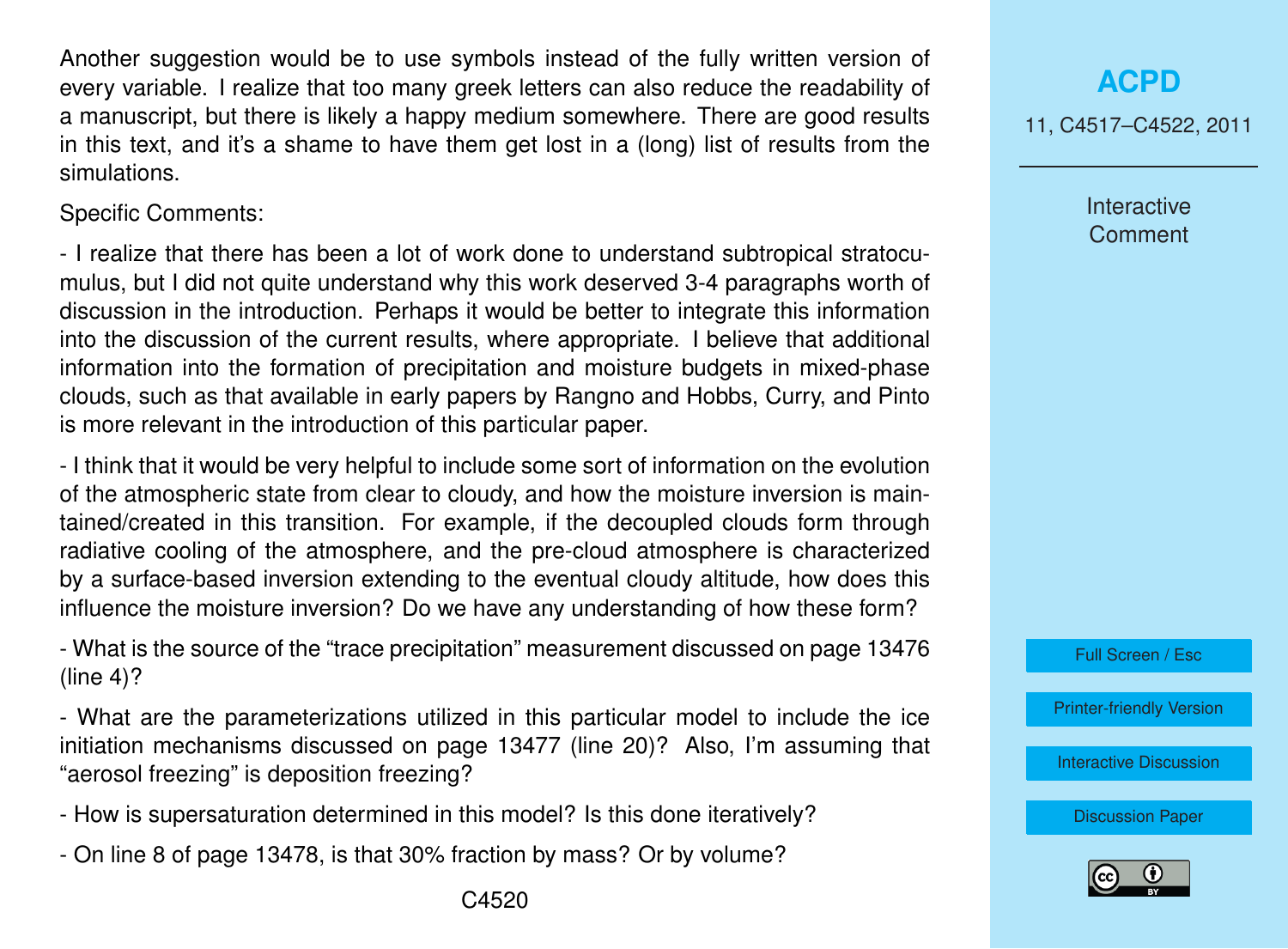- What ice habits are assumed in the model? How could this influence the evolution of precipitation/sedimentation and the subsequent removal of water mass?

- Is the "relatively moist surface layer" discussed in line 10 of page 13483 the result of a surface temperature inversion?

- Line 16, page 13488: "The notation below (Eq. 6)..." should read "The notation above (Eq. 6)...".

- Lines 5-9, page 13494: Is this backwards? The authors state that "Within the cloud layer, in downdrafts, opposite vertical gradients of cloud liquid water and water vapor cause an increase (decrease) in cloud water (water vapor)...". When I look at figure 17, I see a negative Qc in the mixed-layer for downdraft areas (which makes sense to me). This doesn't seem to match what is implied by the statement. This is where clearly defining "cloud layer" is important.

- Line 10, page 13495,: Personal preference, maybe, but I prefer 17:36Z over 17.6Z

- The overview of the five distinct layers in lines 13-19 would be good to have in the introduction (or somewhere earlier in the text). Maybe it would be good to include this in figure form.

- Line 28, page 13496: The cloud persistence time is calculated to 6.7 hours – how close was this to the actual persistence time of the cloud? Can you make any statements about your derived budgets through comparison of your persistence to that of the observed atmosphere?

- Line 19, page 13498: I think that this discussion on model-dependence is important and relevant, and am glad that the authors include it. Having said that, I would like to see it expanded somewhat. Are there specific model traits that could introduce large differences? how have the "configuration and physics impacting cloud" been carefully chosen? What does this mean? Can the authors provide any discussion on how the underestimation of ice can still result in "the most realistic evolution possible"?

11, C4517–C4522, 2011

Interactive **Comment** 



[Printer-friendly Version](http://www.atmos-chem-phys-discuss.net/11/C4517/2011/acpd-11-C4517-2011-print.pdf)

[Interactive Discussion](http://www.atmos-chem-phys-discuss.net/11/13469/2011/acpd-11-13469-2011-discussion.html)